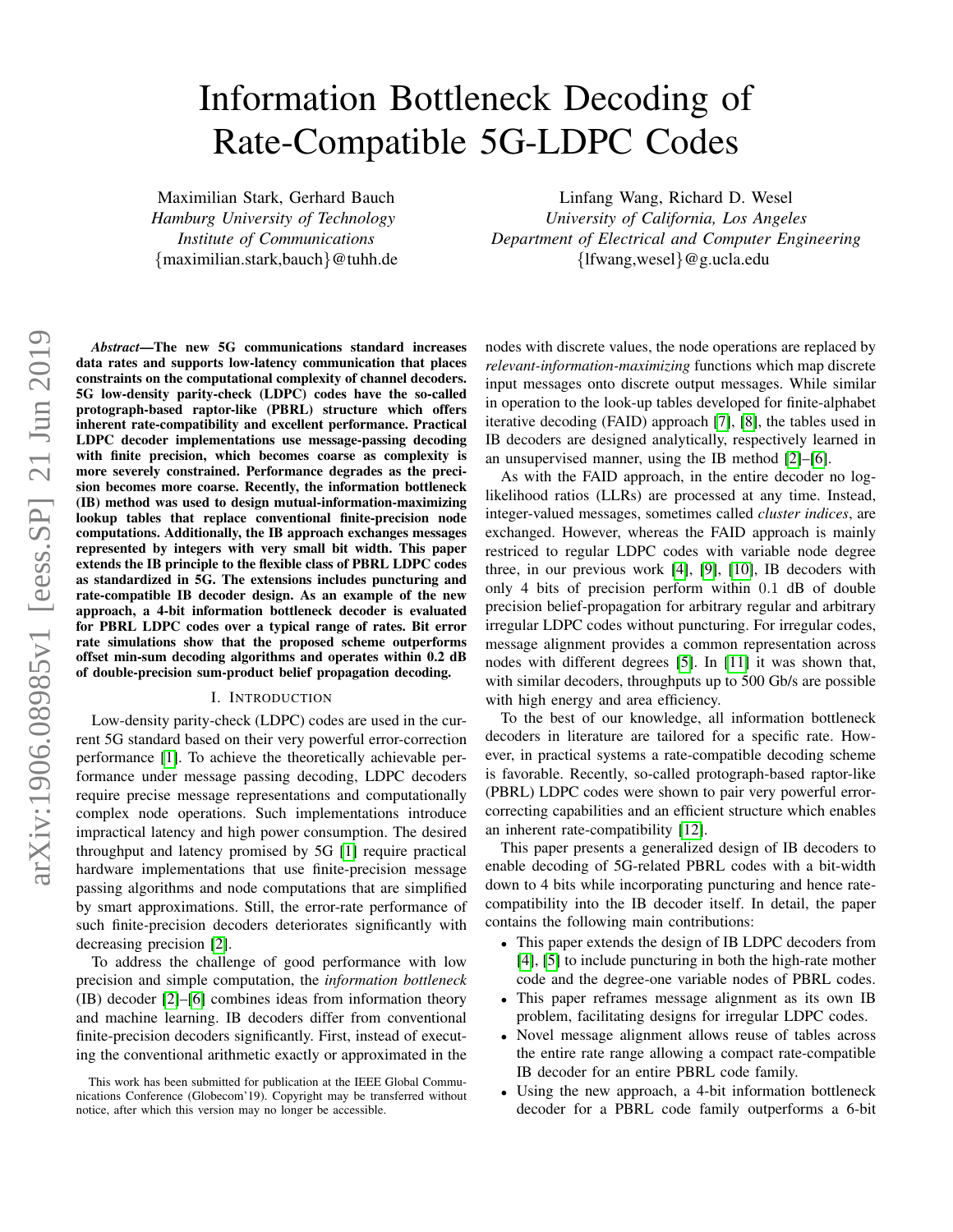<span id="page-1-2"></span>

Fig. 1: Information Bottleneck setup, where  $I(X;T)$  is the relevant information,  $I(X;Y)$  is the original mutual information and  $I(Y;T)$  is the compression information.

offset-min-sum decoder and performs within 0.2 dB of double precision belief propagation decoding.

*Organisation:* The IB method and PBRL LDPC codes are briefly reviewed in Section [II.](#page-1-0) In Section [III,](#page-1-1) we summarize the design of IB LDPC decoders. Thereafter, we use *message alignment* to incorporate puncturing. Finally, this paper targets the problem of rate-compatible decoding architectures in Section [IV.](#page-3-0) In Section [V,](#page-4-0) numerical simulations comparing the performance of our proposed decoder with several reference systems are provided. Section [VI](#page-5-11) concludes the paper.

*Notation:* The realizations  $y \in Y$  from the event space  $Y$  of a discrete random variable Y occur with probability  $Pr(Y = y)$  and  $p(y)$  is the corresponding probability distribution. The cardinality or alphabet size of a random variable is denoted by  $|\mathcal{Y}|$ . Joint distributions and conditional distributions are denoted  $p(x, y)$  and  $p(x|y)$ .

# II. PREREQUISITES

<span id="page-1-0"></span>This section briefly reviews the information bottleneck method and its applications in signal processing. Furthermore binary protograph-based raptor-like (PBRL) LDPC codes are introduced.

#### *A. The Information Bottleneck Method*

The information bottleneck method [\[13\]](#page-5-12) is a mutualinformation-maximizing clustering framework from machine learning. The overall information bottleneck setup is depicted in Figure [1.](#page-1-2) It considers a Markov chain  $X \to Y \to T$  of three random variables.  $X$  is termed the relevant variable,  $Y$  is termed the observation and  $T$  is a compressed representation of  $Y$ . The compression is described by the conditional distribution  $p(t|y)$ . This compression mapping is designed such that the mutual information  $I(X;T)$  is maximized while at the same time the mutual information  $I(Y;T)$  is minimized. If the mapping  $p(t|y)$  uniquely assigns a t to each y with probability 1, this mapping can be implemented in a lookup table such that  $t = f(y)$ . Algorithms to find suitable compression mappings are described in [\[14\]](#page-5-13). These algorithms require the joint distribution  $p(x, y)$  and the desired cardinality |T| of the compression variable  $T$  as inputs. As a by-product, an information bottleneck algorithm delivers the joint distribution  $p(x, t) = p(x|t)p(t).$ 

<span id="page-1-3"></span>

Fig. 2: Protograph of a PBRL LDPC code.

### *B. Protograph-Based Raptor-Like (PBRL) LDPC Codes*

Thorpe [\[15\]](#page-5-14), [\[16\]](#page-5-15) introduced LDPC codes constructed from a protograph, which is a small Tanner graph that describes the connectivity of the overall LDPC Tanner graph. A copy and permute operation referred to as "lifting" obtains the full LDPC parity check matrix from the protograph.

Figure [2](#page-1-3) shows the protograph structure of a PBRL code as described in [\[12\]](#page-5-10), [\[17\]](#page-5-16). The protograph of an PBRL LDPC Code consists two parts: (1) a highest-rate code (HRC) protograph and (2) an incremental redundancy code (IRC) protograph. The IRC provides lower rates as more of its variable nodes are transmitted, starting from the top. For a more detailed introduction to PBRL LDPC codes we refer the reader to [\[12\]](#page-5-10), [\[17\]](#page-5-16).

This paper addresses the issue of designing IB decoders that accomodate the puncturing that is inherent to PBRL code families. As pointed out in [\[17\]](#page-5-16), one or two variable nodes in the HRC are typically punctured, as indicated by the shaded HRC variable node in Figure [2.](#page-1-3) Thus, the IB decoder for the HRC must be designed to handle this puncturing. Additionally, all of the IRC variable nodes are punctured for the HRC, but degree-one variable nodes are added to the protograph as the rate is lowered. The IB decoder must be able to adapt to handle the induced changes in the degree distributions and the associated changes in the probability distributions of message reliabilities that occur as the rate is lowered.

# <span id="page-1-1"></span>III. INFORMATION BOTTLENECK DECODING OF LDPC **CODES**

In the following section, this paper introduces all the required steps to construct an information bottleneck decoder as decribed in [\[4\]](#page-5-5) and [\[5\]](#page-5-8).

## <span id="page-1-4"></span>*A. Transmission Scheme and Channel Output Quantization*

We consider a binary LDPC encoded transmission over a quantized output, symmetric additive white Gaussian noise (AWGN) channel with binary phase shift keying modulation (BPSK). We denote the equally likely transmit symbols  $x$ , which serve as channel input. The binary channel input and continuous channel output  $y$  are related by the transition probability  $p(y|x)$ . Feeding  $p(y, x)$  into the information bottleneck algorithm yields the quantizer mapping  $p(t_{ch}|y)$ , where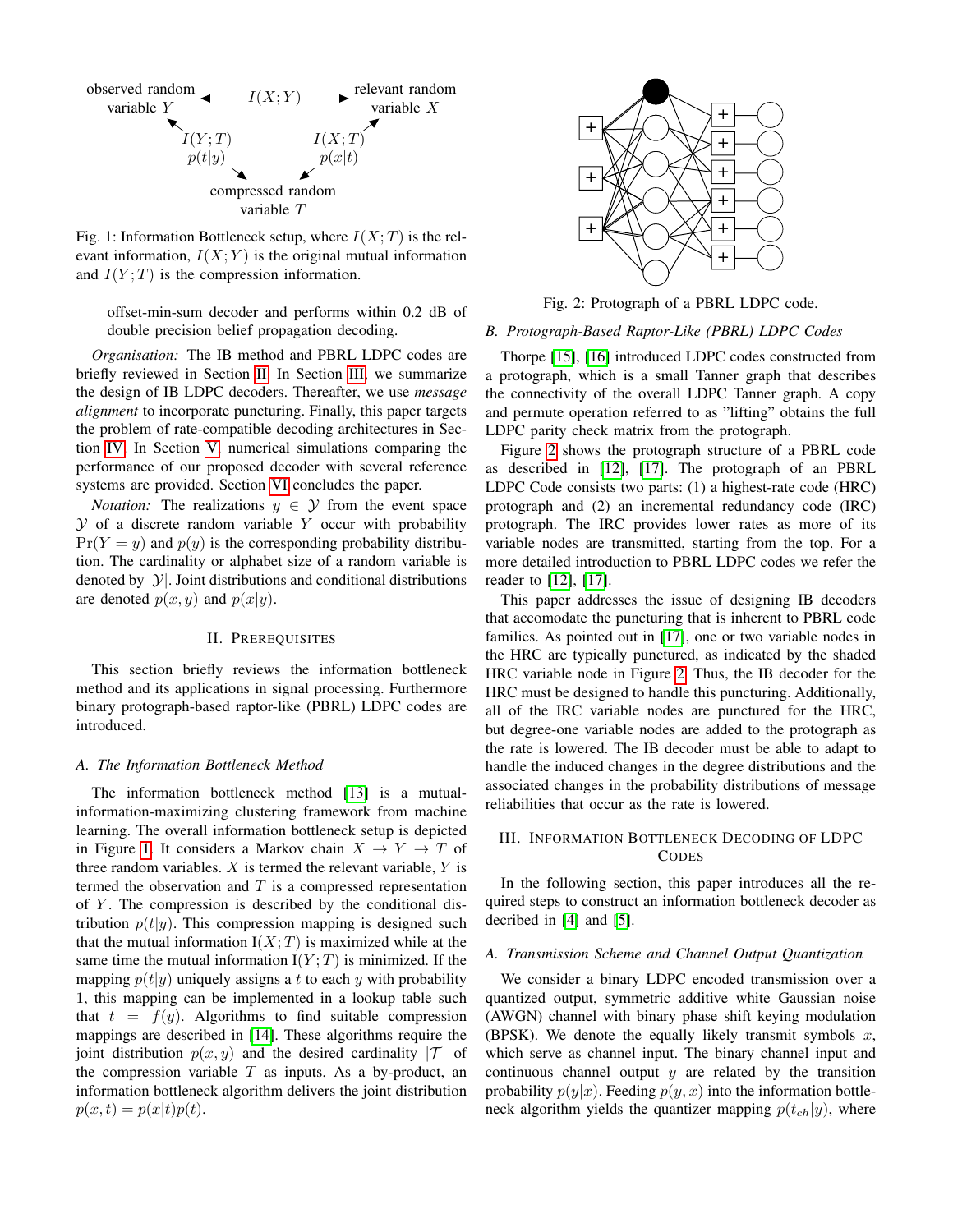<span id="page-2-0"></span>

Fig. 3: Quantization boundaries for the BI-AWGN channel computed using the information bottleneck algorithm from [\[4\]](#page-5-5).

 $t_{ch} \in \mathcal{T}_{ch}$  denotes the discrete channel output. Such an mapping is sketched in Figure [3.](#page-2-0) In general, a representative loglikelihood ratio can be assigned to each quantization region. These representatives correspond to the quantized channel knowledge which serves as input for sum-product decoding.

In contrast, an information bottleneck decoder does not use any quantized LLRs , but processes a single quantization index  $t_{ch} \in \{0, 1, \ldots, |\mathcal{T}_{ch}|-1\}$  instead.

# *B. Information Bottleneck Decoders for Unpunctured Binary LDPC Codes*

In recent work, [\[2\]](#page-5-1)–[\[6\]](#page-5-2) information bottleneck decoders were shown to handle the trade-off between low implementation complexity and near-optimal performance very well. When constructing an information bottleneck decoder, first, node operations optimized for discrete input alphabets are designed. These operations are look-up operations mapping a set of incoming, discrete messages onto a discrete outgoing message and thereby neglecting the original arithmetic operations. As a result, only highly informative integer-valued messages are passed along the edges of a Tanner graph.

To construct the discrete node operations, the joint probability distribution of the observed random variable Y and relevant random variable  $X$  are required (cf. Figure [1.](#page-1-2) In the context of LDPC decoder design, the observed random variables are the M incoming discrete messages  $\mathbf{y} = [y_1, \dots, y_M]^\text{T}$  and the relevant random variable  $X$  depends on the node type. For a variable node,  $X$  represents the underlying code bit of a particular node, whereas, if the mapping is designed for a check node, X represents the (mod 2)-sum of the connected, possibly different code bits  $b_1, \ldots, b_M$ .

Given the joint distribution  $p(x, y)$  at each node type in every iteration, the information bottleneck method allows to squeeze  $p(x, y)$  through a compact bottleneck. Meaning that the high-dimensional discrete observation vector y, is mapped onto a a scalar integer-valued cluster index  $t \in$  $\mathcal{T} = \{0, 1, \ldots, |\mathcal{T}| - 1\}$  defined by the mapping  $p(t|\mathbf{y})$ . Despite these tremendous compression, since  $|\mathcal{T}| \ll |\mathcal{Y}|^M$ , the information bottleneck method aims to preserve all relevant information such that  $I(X;T) \approx I(X; Y)$ . Hence, at any time, X can be inferred very precisely using  $p(x|t)$  (cf. Figure [1\)](#page-1-2). However, once the mappings are found, the actual decoding simplifies to simple look-ups in offline generated tables, which

<span id="page-2-1"></span>

Fig. 4: The message alignment problem posed as an Information Bottleneck, where  $I(X;Z)$  is the relevant information,  $I(X; T, D)$  is the original mutual information and  $I(Y; T, D)$ is the compressed information.

map the sequence of incoming integers y onto an outgoing integer-valued message  $t$ . Therefore, instead of passing the meaning  $p(x|t)$ , e.g. as LLR, only cluster indices are passed which are never converted back into any LLR representation.

# *C. Message Alignment*

In contrast to regular LDPC codes, irregular LDPC codes are characterized by nodes with varying degrees, i.e., the number of incoming messages differs. This paper leverages the edge-degree distribution:

$$
\lambda(z) = \sum_{d=2}^{\lambda_{\text{max}}} \lambda_d z^{d-1} \qquad \rho(z) = \sum_{d=2}^{\rho_{\text{max}}} \rho_d z^{d-1}, \quad (1)
$$

where  $\lambda_d$  denotes the fraction of edges connected to variable nodes with degree d and  $\rho_d$  denotes the fraction of edges connected to check nodes with degree d. Thus, for irregular LDPC codes the input joint distribution  $p(x, y|d)$  for the information bottleneck depends on the node degree d.

Consequently, one obtains node-degree-specific look-up tables  $p(t|\mathbf{y}, d)$  and thus only the cluster index *plus* the node degree would allow proper inference. However, tracking the evolution of the node-degree specific densities  $p(x, t, d)$  is impractical. Instead, only a node-degree-independent distribution

<span id="page-2-2"></span>
$$
p(x,t) = \sum_{d=2}^{\lambda_{\text{max}}} \lambda_d p(x,t|d) = \sum_{d=2}^{\lambda_{\text{max}}} \lambda_d \sum_{\mathbf{y} \in \mathcal{Y}_d^{\text{vec}}} p(t|\mathbf{y},d)p(x,\mathbf{y}|d)
$$
(2)

where  $\mathcal{Y}_d^{\text{vec}}$  denotes the set of all possible combinations of y for a node with degree d, can be exchanged. As described in [\[5\]](#page-5-8), these straightforward marginalization results in a significant loss of relevant information, i.e.  $I(X;T,D) > I(X;T)$ . Therefore, the so called message alignment technique is applied. Figure [4](#page-2-1) depicts message alignment as an information bottleneck. In message alignment we treat the tuple  $(T, D)$  as observation which shall be compressed into  $Z$  such that after compression the relevant information  $I(X;Z) \approx I(X;T,D)$ . As result one obtains a node degree specific reordering  $p(z|t, d)$  which can be easily absorbed in the node-specific lookup table  $p(t|\mathbf{y}, d)$  resulting in  $p(z|\mathbf{y}, d)$ . Since in general  $I(X; T, D) \approx I(X; Z) > I(X; T)$  this approach is favorable compared to direct marginalization as in [\(2\)](#page-2-2).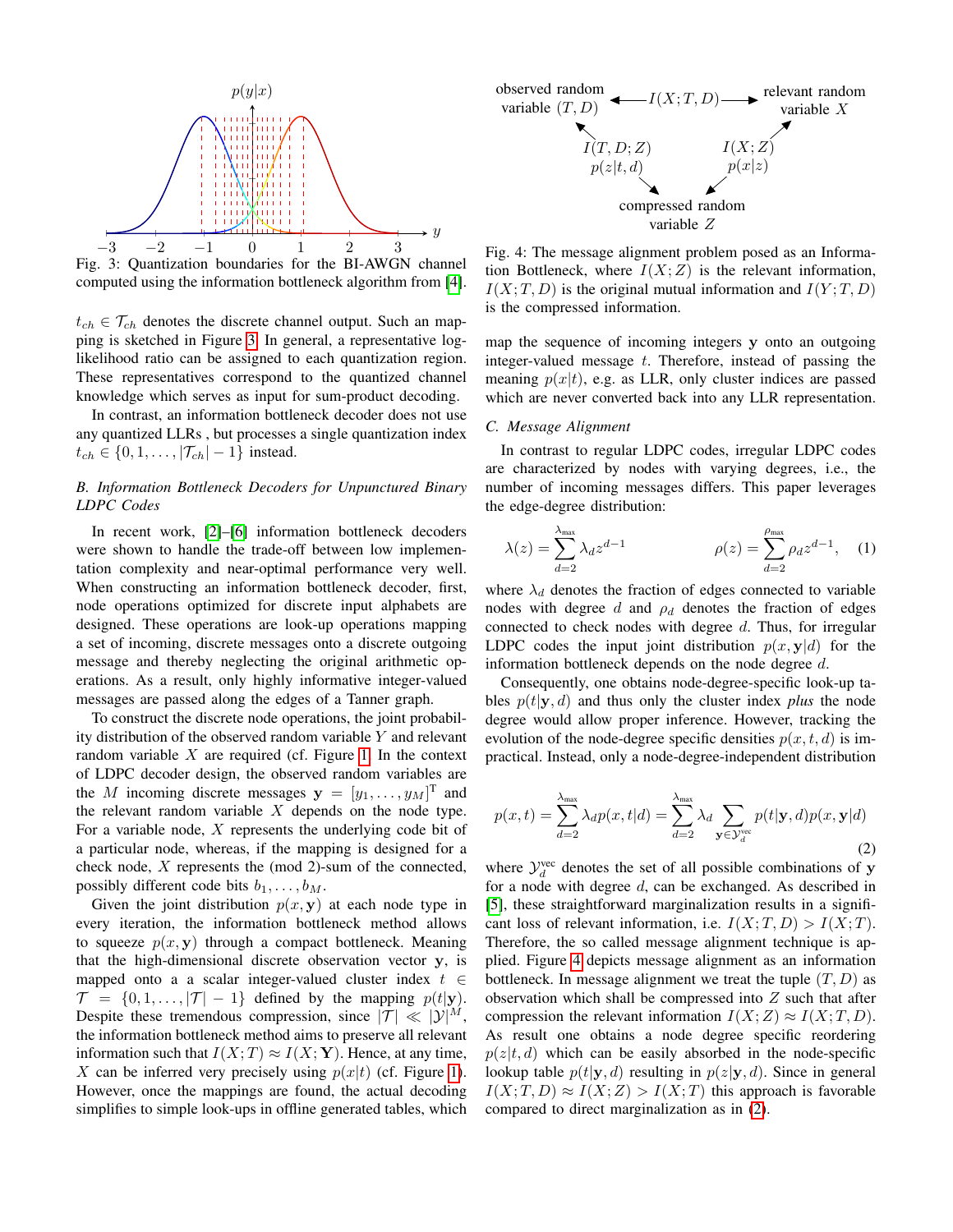<span id="page-3-1"></span>

Fig. 5: Information bottleneck graph for a concatenated lookup table for  $d_v = 4$  with message alignment.

# <span id="page-3-0"></span>IV. INFORMATION BOTTLENECK DECODERS FOR PBRL LDPC CODES

To decode PBRL LDPC codes the respective decoders must support puncturing. Also puncturing itself is a fairly easy problem for conventional decoders, the design of information bottleneck decoders prohibits the use of puncturing. This section contains our main contributions. First, this paper shows how to incorporate punctured nodes using message alignment. Afterwards, this paper devises a generalized scheme well suited for the structure of PBRL codes enabling ratecompatibility.

# *A. Constructing Information Bottleneck Decoders for Punctured PBRL LDPC Codes*

Puncturing means that to increase the code rate, a code bit is not transmitted and is thus unknown to the receiver. In convential approaches this corresponds to an LLR=0 for the respective punctured bit.

Going back to Figure [3,](#page-2-0) reveals that the informationoptimum channel quantizer is fully symmetric [\[18\]](#page-6-0). Typically, the resolution of the analog-to-digital converter (ADC) is a power of two and thus even. In this case, the LLR=0 can not be represented properly. Usually the quantization boundaries are then shifted to be able to represent LLR=0.

In information bottleneck decoders, LLR representations are ignored. Furthermore, the decoder is designed using density evolution and thus requires the complete knowledge of the statistics of the decoder input. Hence, constructing an information bottleneck decoder for puncturing is far less straightforward than in conventional decoders. In the following we propose a generic extension to include puncturing which leverages the message alignment technique.

Without loss of generality we consider a variable node with degree  $d_v = 4$  which processes one channel message and three messages received from connected check nodes to generate extrinsic information about the underlying code bit. In Figure [5](#page-3-1) these processing is sketched as concatenation of two-input-look-up tables. In Figure [5](#page-3-1) each look-up table is depicted as trapezoid with the input vector  $y = [t_{ch}^{in}, t_1^{in}]^T$ or  $y = [t_{i-1}, t_i^{in}]^T$  and output  $t_i$ . The respective mappings are found using the information bottleneck method. The joint

<span id="page-3-3"></span>

Fig. 6: Considering puncturing as message alignment problem, where  $I(X; Z)$  is the relevant information,  $I(X; T, P)$  is the original mutual information and  $I(Z;T, P)$  is the compressed information.

distribution in the first stage, which is processing the input vector  $\mathbf{y} = [t_{ch}^{in}, t_1^{in}]^T$  is computed as [\[4\]](#page-5-5)

<span id="page-3-2"></span>
$$
p(x, [y_{ch}^{in}, y_1^{in}]^{\mathrm{T}}) = \frac{1}{p(x)} p(x, y_{ch}^{in}) p(x, y_1^{in}).
$$
 (3)

Clearly,  $p(x, [t_{ch}^{in}, t_1^{in}]^T)$  and thus also  $p(x|t_1)$  which is used in the next step depends on the statistics of the quantized channel output (cf. Section [III-A\)](#page-1-4). When incorporating puncturing,  $p(x, t_{ch}^{in})$  differs if the variable node is punctured or not. First, we introduce the random variable  $P$ , {true, false} indicating if a node is punctured or not, where we define  $p(p)$  as puncturing rate. In this paper, the puncturing rate indicates the fraction of variable nodes with degree  $d > 1$  that are punctured. In the next section, it will become clear why punctured variable nodes with degree  $d = 1$  are ignored when computing the puncturing rate. Please note that, if the node is punctured,  $p(x, t_{ch}^{in}|P = true)$ , is uniformly distributed. As a result, we rewrite [\(3\)](#page-3-2) as

$$
p(x, [y_{ch}^{in}, y_1^{in}]^{\mathrm{T}} | p) = \frac{1}{p(x)} p(x, y_{ch}^{in} | p) p(x, y_1^{in}). \tag{4}
$$

Due to the concatenation of lookup tables as shown in Figure [5](#page-3-1) all subsequent tables depend on P. Consequently, in a straightforward implementation the number of required lookup tables will increase drastically to account for all possible combinations of punctured and non-punctured nodes and there respective degrees. Please note that this setting is similar to the one faced in irregular LDPC information bottleneck decoder design where the tables depend on the node degree. Hence, this paper proposes to make use of the message alignment technique. The corresponding setting is shown in Figure [6.](#page-3-3) By applying message alignment, one creates the mapping  $p(z|t, p)$  and the meaning  $p(x|z)$  such that all subsequently constructed tables do not depend any longer on the node being punctured or not. This approach is supposed to largely reduces the number of different lookup tables.

# *B. Constructing Information Bottleneck Decoders for Rate-Compatible PBRL LDPC Codes*

PBRL codes by design promise to operate close to the theoretical limit for a large variety of coderates [\[17\]](#page-5-16). The rate can be easily adapted by puncturing or transmitting the degree-one variables (cf. Figure [2\)](#page-1-3). By puncturing these nodes entire parts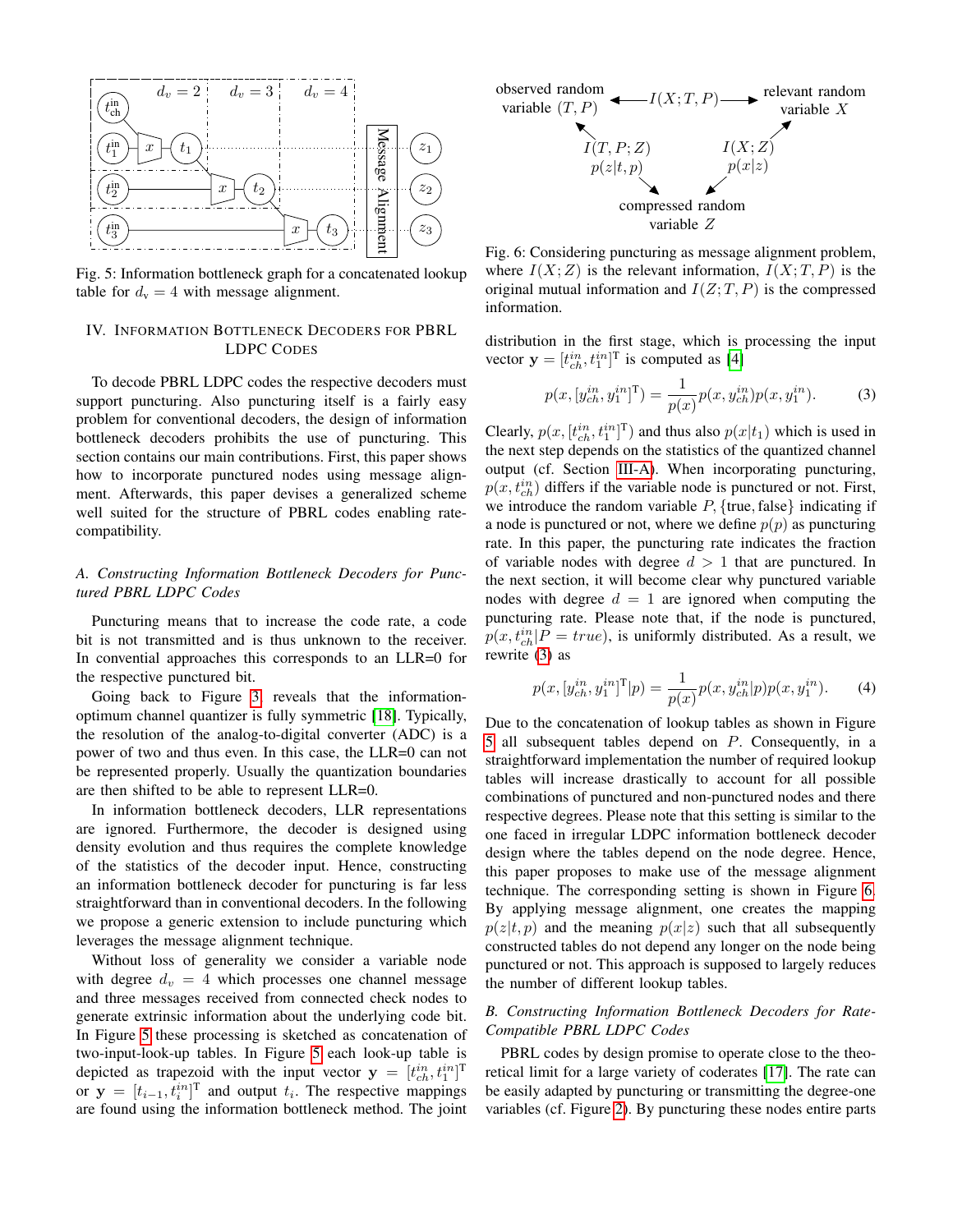of the respective Tanner graph are deactivated [\[17\]](#page-5-16), meaning that no relevant information propogates anymore from the punctured degree-one nodes towards the inner variable nodes with very high degree (cf. Figure [2\)](#page-1-3).

Hence, puncturing degree-one nodes, i.e., deactivating parts of the Tanner graph changes the *effective* degree distribution  $\lambda_{eff} \neq \lambda$  and  $\rho_{eff} \neq \rho$ . To determine the effective degree distribution, the following strategy is proposed: If an edge carries no information, this would correspond to  $LLR = 0$ in a conventional decoder, the effective node degree seen by the outgoing message is reduced by one. Afterwards, the fraction of edges over which extrinsic information is passed is computed for each effective degree. This computation is performed offline given a parity check matrix for every iteration. To allow information bottleneck decoders to cope with punctured degree-one nodes and rate-adaptability the effective degree distribution is of crucial importance. In the following we present an intuitive scheme optimized for PBRL codes. In Figure [5,](#page-3-1) we have depicted an unfold variable node. It can be seen that in the general scheme only one tree of lookup tables for the highest node degree in the code has to be constructed. All nodes with smaller degrees can easily reuse the tables. As mentioned above, puncturing degree-one variable nodes reduce the effective degree distribution. However, assuming the concatenated structure presented in Figure [5](#page-3-1) this paper argues, that puncturing basically only effects the depth of the lookup tree, because if a message is punctured it would not contribute any relevant information and can thus be skipped. As a result instead of using  $\lambda$  in [\(2\)](#page-2-2) we propose to compute the joint distribution exchanged between variable and check nodes according to

$$
p(x,t) = \sum_{d=2}^{\lambda_{eff,\text{max}}} \lambda_{eff,d} p(x,t|d)
$$
 (5)

$$
= \sum_{d=2}^{\lambda_{\text{max}}} \lambda_{eff,d} \sum_{\mathbf{y} \in \mathcal{Y}_d^{\text{vec}}} p(t|\mathbf{y}, d) p(x, \mathbf{y}|d) \tag{6}
$$

where  $\lambda_{eff}$  is the effective degree distribution for the actual coderate which can be found easily for PBRL codes.

#### V. RESULTS AND DISCUSSION

<span id="page-4-0"></span>In this section, we present and discuss results obtained performing bit error rate simulations for an exemplary PBRL LDPC code. The code was taken from [\[17\]](#page-5-16). The code has length  $N_v = 1032$ , and is evaluated for various code rates  $R_c$ range from  $R_c = 1/3$  up to  $R_c = 2/3$ .

We propose to construct all involved lookup tables just once for a fixed design- $E_b/N_0$ . The constructed lookup tables are then stored and applied for all  $E_b/N_0$ . Hence, the lookup table construction needs to be done only once and offline.

We consider three reference schemes to compare the performance of our decoder. Decoding of a codeword is stopped after a maximum number of 50 decoding iterations or earlier if the syndrome check is successful. First, we consider a doubleprecision belief propagation decoder with flooding schedule.

<span id="page-4-1"></span>

Fig. 7: Bit error rate simulations for the proposed scheme (xmarker), and the reference schemes summarized in Table [I](#page-5-17) for the considered PBRL LDPC code with code rate  $R = 1/2$ .

The received samples are *not* quantized and the internal operations are additions at the variable node and box-plus at the check node. Second, we use the layered normalized min-sum algorithm (NMSA) [\[19\]](#page-6-1) with 6 bit resolution at the check node and 6 bits at the variable node. Again the inputs to the decoder are *not* quantized. The operations here are again additions at the variable nodes but the min-sum approximation is used at the check nodes. Third, we use the offset-minsum decoder with only 4 bit resolution at the check node and 6 bits at the variable node to prevent an overflow when adding the 4 bit messages received from the channel quantizer. Finally, we designed our proposed information bottleneck decoder for fully 4 bit integer architecture. This means, starting form the channel quantizer which outputs 4 bit integers, the internal messages require only 4 bits and there are only *lookup* operations performed. These lookups do not mimic any arithmetic function but realize the relevant-information preserving mappings found using the information bottleneck method.

The most important parameters of the applied decoders are again summarized in Table [I](#page-5-17) for a quick overview.

First we consider a decoder designed for a fixed rate of  $R = 0.5$ . The results are shown in Figure [7.](#page-4-1) As expected the sum-product algorithm (o-marker) achieves the best bit error rate performance, but at the same time, has the highest computational complexity (cf. Table [I\)](#page-5-17). Although all applied operations in the information bottleneck decoder (x marker) are simple lookups, the decoder performs only less than 0.2 dB worse than the benchmark. The results are even more remarkable when considering the tremendous gap to the two offset-min-sum with an even slightly higher resolution. Please note, that PBRL codes have typically variable nodes with very large degrees. From the gap of 0.75 dB noticed in Figure [7](#page-4-1) we conclude that a conventional offset-min-sum decoder which exchanges only 4 bit messages can not be used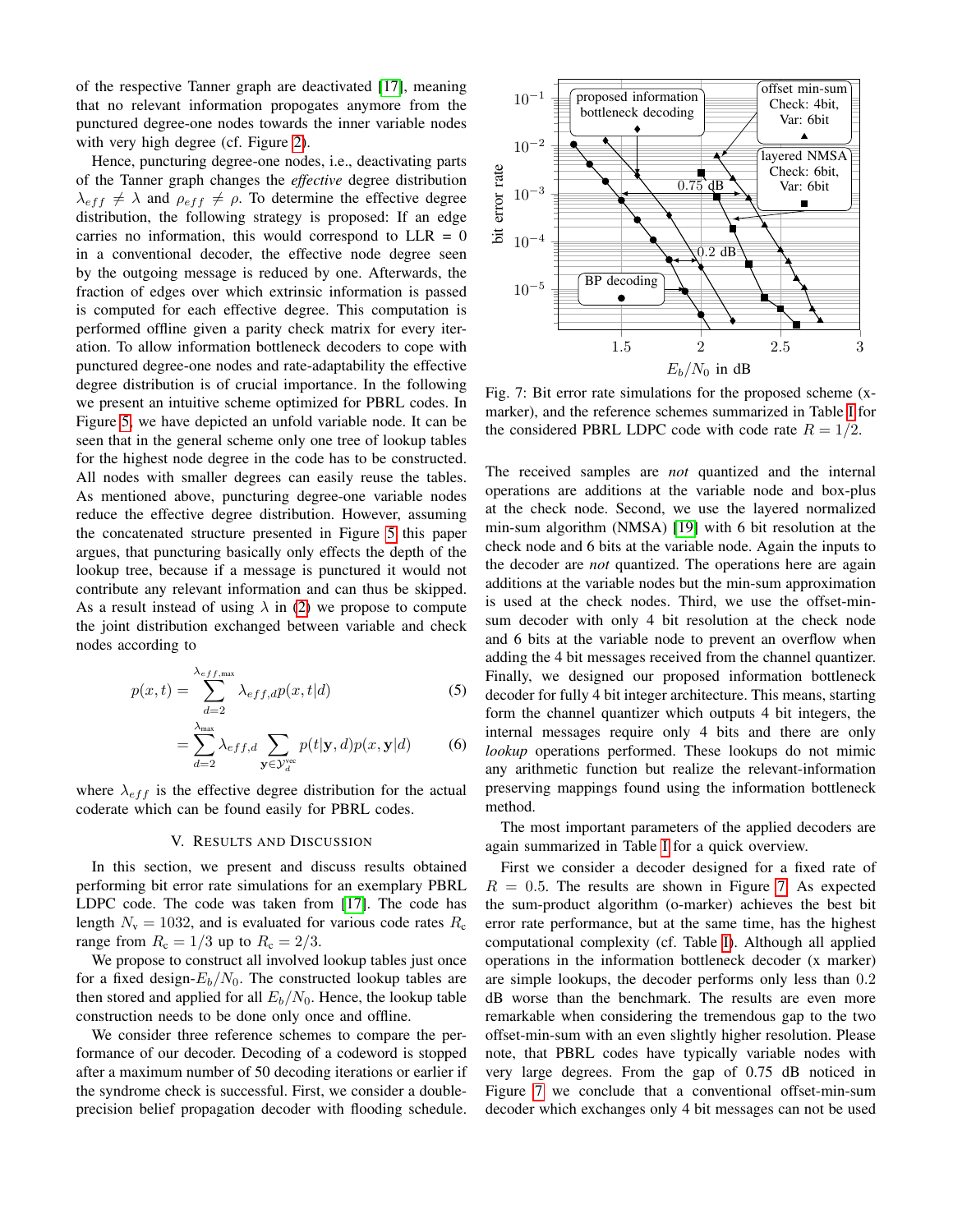<span id="page-5-17"></span>

| decoder      | node operation (check / var) | precision exchanged messages | precision check node | precision variable node | channel quantizer |
|--------------|------------------------------|------------------------------|----------------------|-------------------------|-------------------|
| sum-product  | box-plus / addition          | 64 bit                       | 64 bit               | 64 bit                  | None              |
| min-sum      | ' addition<br>min            | 4 bit                        | 4 bit                | 6 bit                   | 4 bit             |
| lavered NMSA | addition<br>min              | 5 bit                        | 6 bit                | 6 bit                   | None              |
| proposed     | lookup table / lookup table  | 4 bit                        | 4 bit                | 4 bit                   | 4 bit             |

TABLE I: Simulation parameters

<span id="page-5-18"></span>

Fig. 8: Bit error rate simulations for the proposed scheme (xmarker) and the reference schemes summarized in Table [I](#page-5-17) for the considered PBRL LDPC code with code rate  $R = 1/3$ (blue, dashed),  $2/3$  (red, dotted).

for PBRL codes with such a coarse quantization, since the dynamic range of the LLRs cannot be captured appropriately. The gap can be reduced by choosing a finer resolution as indicated by the bit error rate curve for the 6 bit offset min-sum decoder. However, with the generalized design for information bottleneck decoders proposed in this paper, both challenges, i.e. puncturing and rate-compatible design can be efficiently tackled to enable fully 4 bit decoders for PBRL codes. Figure [8](#page-5-18) shows results for various other rates. For all considered rates, the belief propagation decoder with doubleprecision resolution and no channel quantizer achieves the best performance. However, again we observe that the proposed information bottleneck decoder operates very close to this benchmark. Interestingly, the proposed schemes outperforms the 4 bit offset min-sum decoder and the 6 bit offset min-sum decoder for all investigated rates.

## VI. CONCLUSION

<span id="page-5-11"></span>This paper uses the information bottleneck method to efficiently represent reliability information, reducing the data transfer and computational complexity of 5G protograph-based raptor-like LDPC decoding. The proposed decoder extends the information bottleneck method to incorporate puncturing and leverages the inherent rate-compatibility of this powerful class of LDPC codes to develop a rate-compatible decoder. The proposed information bottleneck framework integrates a message alignment module to dynamically adjust to the degree

distribution of input messages. This approach accommodates puncturing for all supported rates without significantly increasing the number of required information bottleneck lookup tables. The proposed information bottleneck decoder exchanges only 4 bit integers and replaces the arithmetic in the node operations by lookup tables. This decoder performs only 0.2 dB worse than the sum-product algorithm and outperforms the offset-min-sum algorithm. Future work will investigate information bottleneck decoders with flexible bit widths to allow performance to be optimized based on available memory.

#### **REFERENCES**

- <span id="page-5-0"></span>[1] T. Richardson and S. Kudekar, "Design of low-density parity check codes for 5G new radio," *IEEE Communications Magazine*, vol. 56, no. 3, pp. 28–34, March 2018.
- <span id="page-5-1"></span>[2] M. Meidlinger and G. Matz, "On irregular LDPC codes with quantized message passing decoding," in *Proc. SPAWC'17*. Piscataway, NJ: IEEE, 2017, pp. 1–5.
- [3] J. Lewandowsky and G. Bauch, "Trellis based node operations for LDPC decoders from the information bottleneck method," in *Proc. ICSPCS'15*, Dec 2015, pp. 1–10.
- <span id="page-5-5"></span>[4] J. Lewandowsky and G. Bauch, "Information-optimum LDPC decoders based on the information bottleneck method," *IEEE Access*, vol. 6, pp. 4054–4071, 2018.
- <span id="page-5-8"></span>[5] M. Stark, J. Lewandowsky, and G. Bauch, "Information-bottleneck decoding of high-rate irregular LDPC codes for optical communication using message alignment," *Applied Sciences*, vol. 8, no. 10, 2018.
- <span id="page-5-2"></span>[6] F. J. C. Romero and B. M. Kurkoski, "LDPC decoding mappings that maximize mutual information," *IEEE Journal on Selected Areas in Communications*, vol. 34, no. 9, pp. 2391–2401, Sep. 2016.
- <span id="page-5-3"></span>[7] D. Declercq *et al.*, "Finite alphabet iterative decoderspart ii: Towards guaranteed error correction of LDPC codes via iterative decoder diversity," *IEEE Transactions on Communications*, vol. 61, no. 10, pp. 4046–4057, October 2013.
- <span id="page-5-4"></span>[8] S. K. Planjery *et al.*, "Finite alphabet iterative decoderspart i: Decoding beyond belief propagation on the binary symmetric channel," *IEEE Transactions on Communications*, vol. 61, no. 10, pp. 4033–4045, October 2013.
- <span id="page-5-6"></span>[9] J. Lewandowsky, M. Stark, and G. Bauch, "Information bottleneck graphs for receiver design," in *Proc. ISIT'16*, Barcelona, Spain, Jul. 2016, pp. 2888–2892.
- <span id="page-5-7"></span>[10] G. Bauch et al., "Information-optimum discrete signal processing for detection and decoding," in *Proc. VTC-Spring'18*, Porto, Portugal, 2018.
- <span id="page-5-9"></span>[11] R. Ghanaatian *et al.*, "A 588-gb/s LDPC decoder based on finite-alphabet message passing," *IEEE Transactions on Very Large Scale Integration (VLSI) Systems*, vol. 26, no. 2, pp. 329–340, Feb. 2018.
- <span id="page-5-10"></span>[12] S. V. S. Ranganathan, D. Divsalar, and R. D. Wesel, "Quasi-cyclic protograph-based raptor-like LDPC codes for short block-lengths," *IEEE Transactions on Information Theory*, pp. 1–1, 2019.
- <span id="page-5-12"></span>[13] N. Tishby, F. C. Pereira, and W. Bialek, "The information bottleneck method," in *Proc. 37th Allerton Conference on Communication and Computation*, 1999.
- <span id="page-5-13"></span>[14] N. Slonim, "The information bottleneck: Theory and applications," Ph.D. dissertation, Hebrew University of Jerusalem, 2002.
- <span id="page-5-14"></span>[15] J. Thorpe, "Low-density parity-check (LDPC) codes constructed from protographs," *IPN progress report*, vol. 42, no. 154, pp. 42–154, 2003.
- <span id="page-5-15"></span>[16] D. Divsalar *et al.*, "Capacity-approaching protograph codes," *IEEE Journal on Selected Areas in Communications*, vol. 27, no. 6, pp. 876– 888, 2009.
- <span id="page-5-16"></span>[17] T. Chen *et al.*, "Protograph-based raptor-like LDPC codes," *IEEE Transactions on Communications*, vol. 63, no. 5, pp. 1522–1532, May 2015.